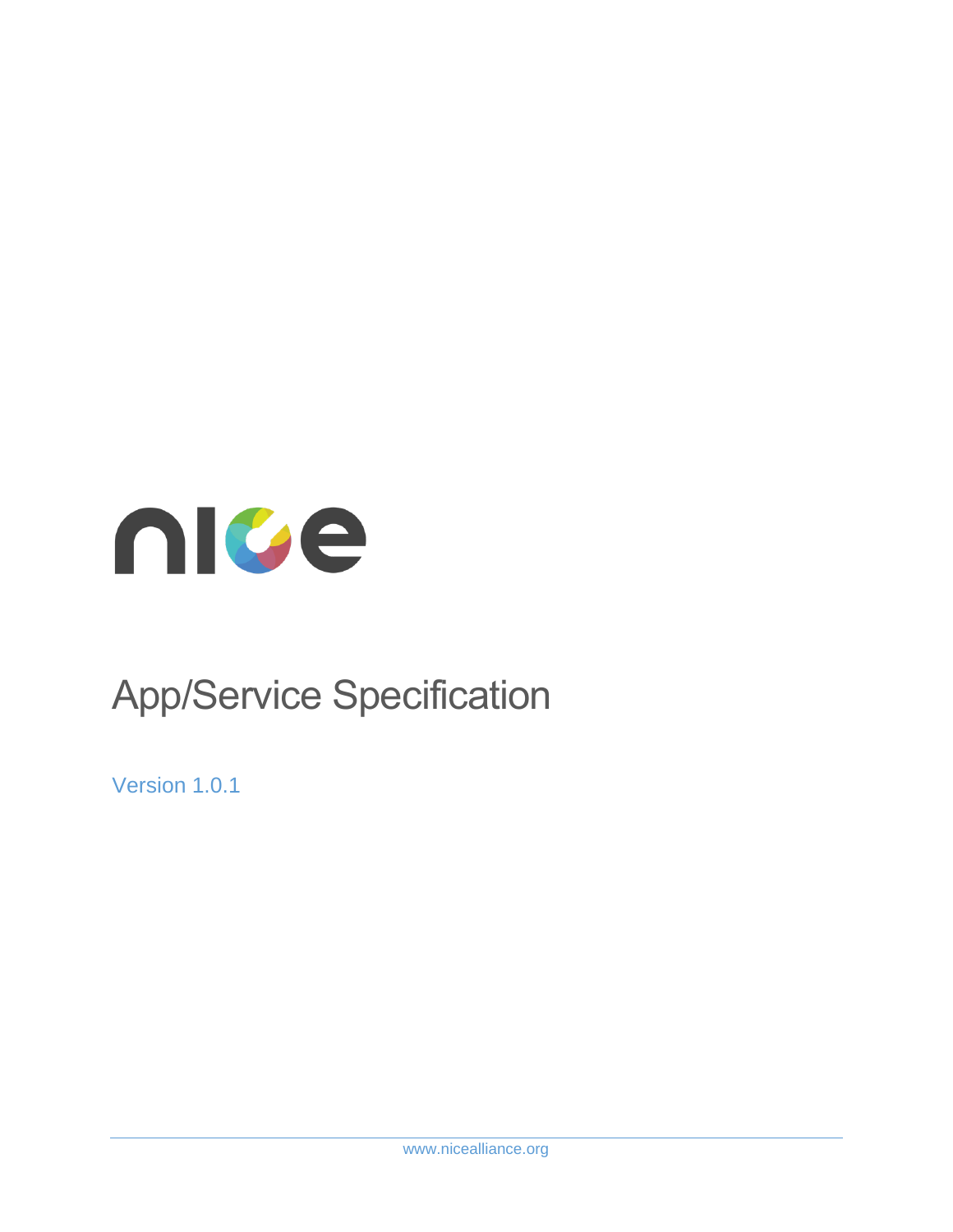Copyright 2019 NICE Alliance Promoters and other contributors to this document. All rights reserved. Third-party trademarks and names are the property of their respective owners.

Recipients of this document may copy, distribute, publish, or display this document so long as this copyright notice, license and disclaimer are retained with all copies of the document. No license is granted to modify this document.

THIS DOCUMENT IS PROVIDED "AS IS" AND WITHOUT WARRANTY OF ANY KIND. THE NICE ALLIANCE PROMOTERS AND ANY CONTRIBUTORS MAKE OR HAVE MADE NO REPRESENTATIONS OR WARRANTIES WHATSOEVER EXPRESS OR IMPLIED, STATUTORY OR OTHERWISE, REGARDING THE CONTENTS OF THIS DOCUMENTS AND/OR USE THEREOF, INCLUDING WITHOUT LIMITATION, ANY REPRESENTATION OR WARRANTY OF ACCURACY, RELIABILITY, MERCHANTABILITY, GOOD TITLE, NON-INFRINGEMENT, OR FITNESS FOR ANY PARTICULAR PURPOSE.

IN NO EVENT SHALL THE NICE ALLIANCE PROMOTERS, ANY CONTRIBUTORS OR THEIR AFFILIATES, INCLUDING THEIR RESPECTIVE EMPLOYEES, DIRECTORS, OFFICERS OR AGENTS, BE LIABLE FOR ANY DIRECT, INDIRECT, SPECIAL, INCIDENTAL, PUNITIVE OR CONSEQUENTIAL DAMAGES, ARISING OUT OF OR RELATING TO ANY USE OR DISTRIBUTION OF OR INABILITY TO USE THIS DOCUMENT (INCLUDING FUTURE UPDATES TO THIS DOCUMENTS), WHETHER OR NOT (1) SUCH DAMAGES ARE BASED UPON TORT, NEGLIGENCE, FRAUD, WARRANTY, CONTRACT OR ANY OTHR LEGAL THEORY, (2) THE NICE ALLIANCE PROMOTERS, CONTRIBUTORS OR THEIR AFFILIATES HAVE BEEN ADVISED OF THE POSSIBILITY OF SUCH DAMAGES; OR (3) SUCH DAMAGES WERE REASONABLY FORESEEABLE.

THIS DOCUMENT IS SUBJECT TO CHANGE AND UPDATED VERSIONS MAY BE DEVELOPED BY THE NICE ALLIANCE PROMOTERS.

Scenera, Inc., Nikon Corporation, Sony Semiconductor Solutions Corporation, Wistron Corporation and Hon Hai Precision Industry Co., Ltd.(NICE Alliance Promoters) contributed to this document.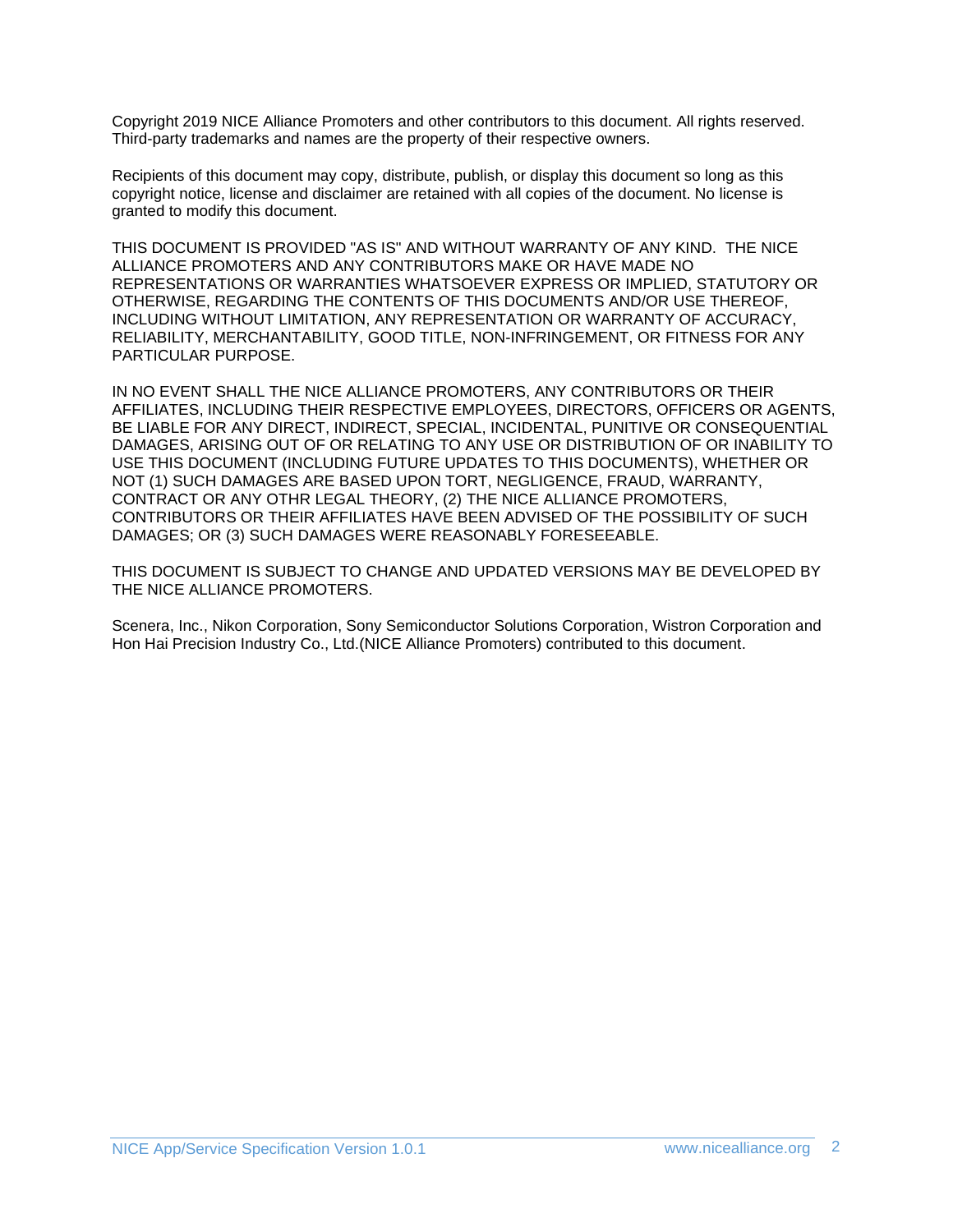# Revision History

| Version            | Date        | Comments                   |
|--------------------|-------------|----------------------------|
| 0.9 <sub>rc1</sub> | 13 Nov 2018 | First draft                |
| 0.9 <sub>rc2</sub> | 25 Feb 2019 | Second draft               |
| 0.9                | 25 Mar 2019 | Final draft                |
| 1.0                | 22 May 2019 | Final release              |
| 1.0.1              | 20 Dec 2019 | No change from version 1.0 |

# **Contributors**

| <b>Name</b>        | Company |
|--------------------|---------|
| Andrew Wajs        | Scenera |
| Aviram Cohen       | Scenera |
| Munehiro Shimomura | Sony    |
| Hironori Miyoshi   | Sony    |
| <b>Wendy Tin</b>   | Wistron |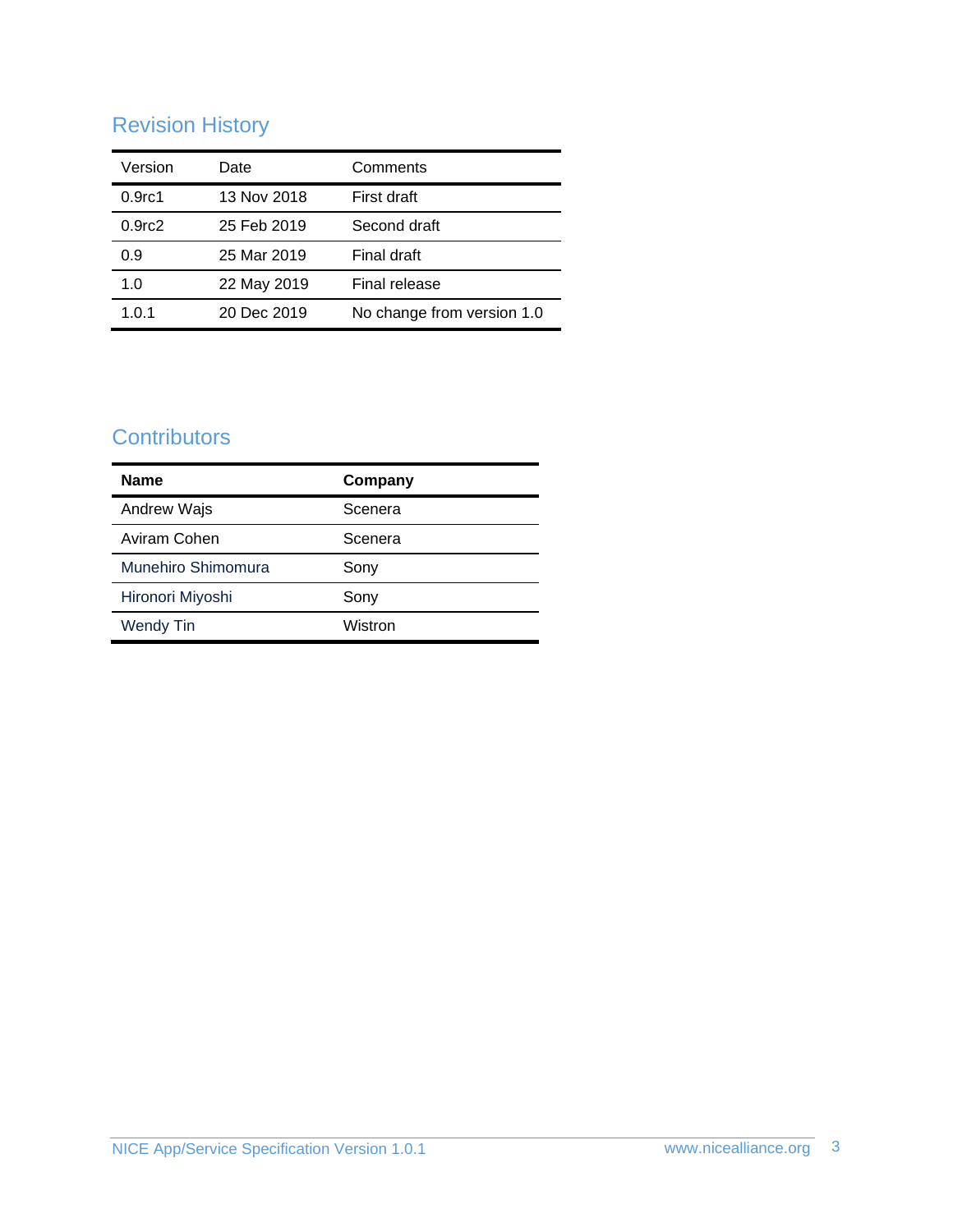# **Table of Contents**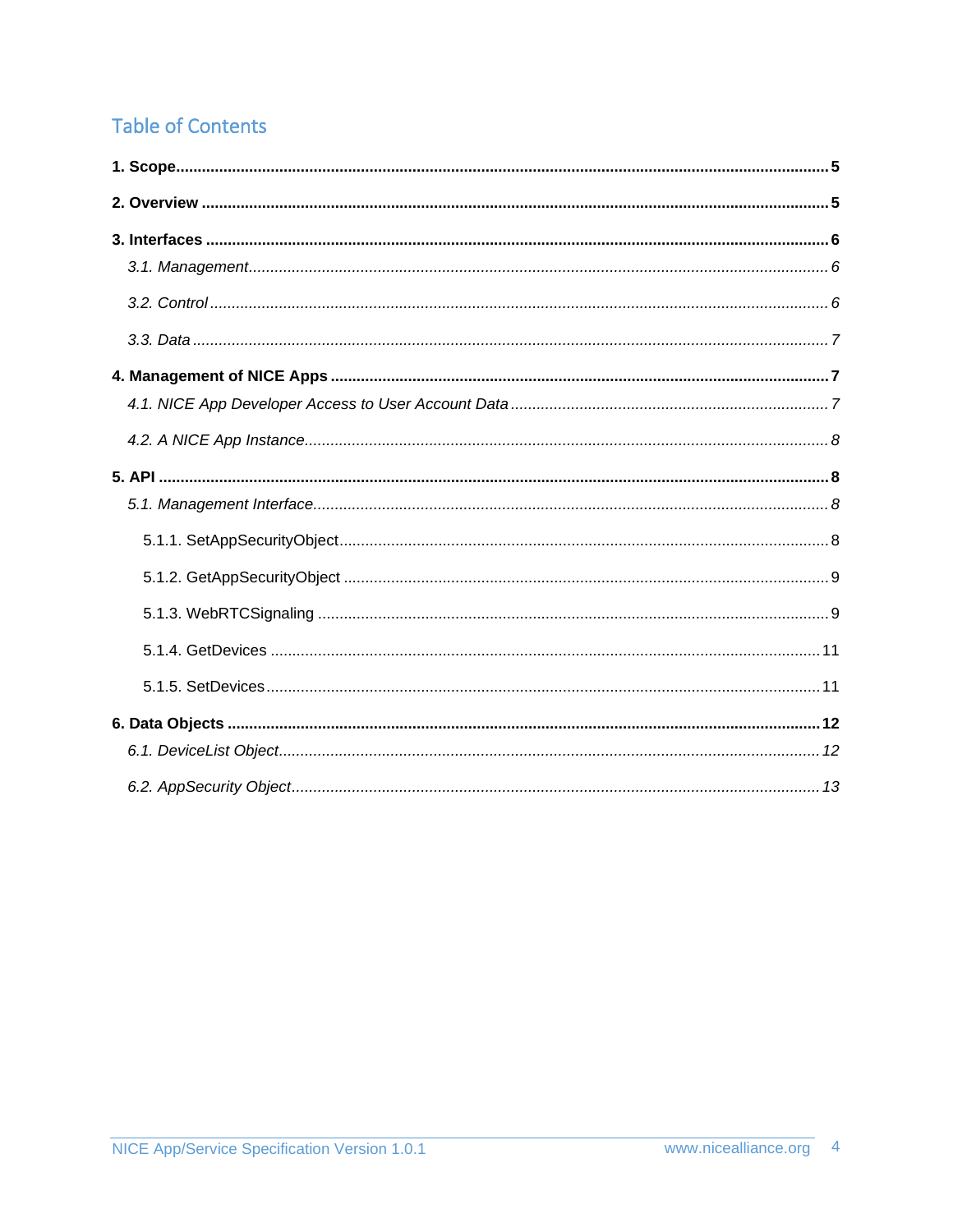### <span id="page-4-0"></span>**1. Scope**

This document describes the implementation a NICE compliant App or Service. It describes how an App or Service can create and manage a connection with either a NICE compliant Device or NICE compliant Data Service. Once this connection has been established, the API that is described in the DataPipeline document is used to configure Nodes and the data flow between Nodes.

### <span id="page-4-1"></span>**2. Overview**

The NICE App is a software application that may execute as a web application, a cloud application or an application on a mobile, tv or pc platform. The App is selected by the User. The User associates the App with their account and may select which devices the App may access. Once the App has been granted permission to access the account, the App may request a Control Session with one or more NICE devices. These Control Sessions enable the App to set SceneModes and consume SceneData and SceneMarks. This API is described in the DataPipeline Specification. The App may have a direct interaction with an end user or may execute in the background. In this version of the spec a single App can manage a single Device at any time. There may be more than one App consuming SceneData and SceneMarks at any one time.

The App utilizes 4 major functions, Capabilities, SceneMode, SceneMark and SceneData. An App is capable of consuming NICE compliant data and also send Data to Devices.

An App shall **not implement** Source Node functionality and cannot receive control commands.

An App shall have:

- One or more Nodes implemented.
- A Single management Interface.
- At least one IP based connection to another Cloud Server or Device.
- Unique AppID, AppInstanceID, Private Signing Key and Private Encryption Key with an accompanying X.509 certificates available on the NICE Licensing Authority.

The Example below represent a basic App implementation with a Management Interface.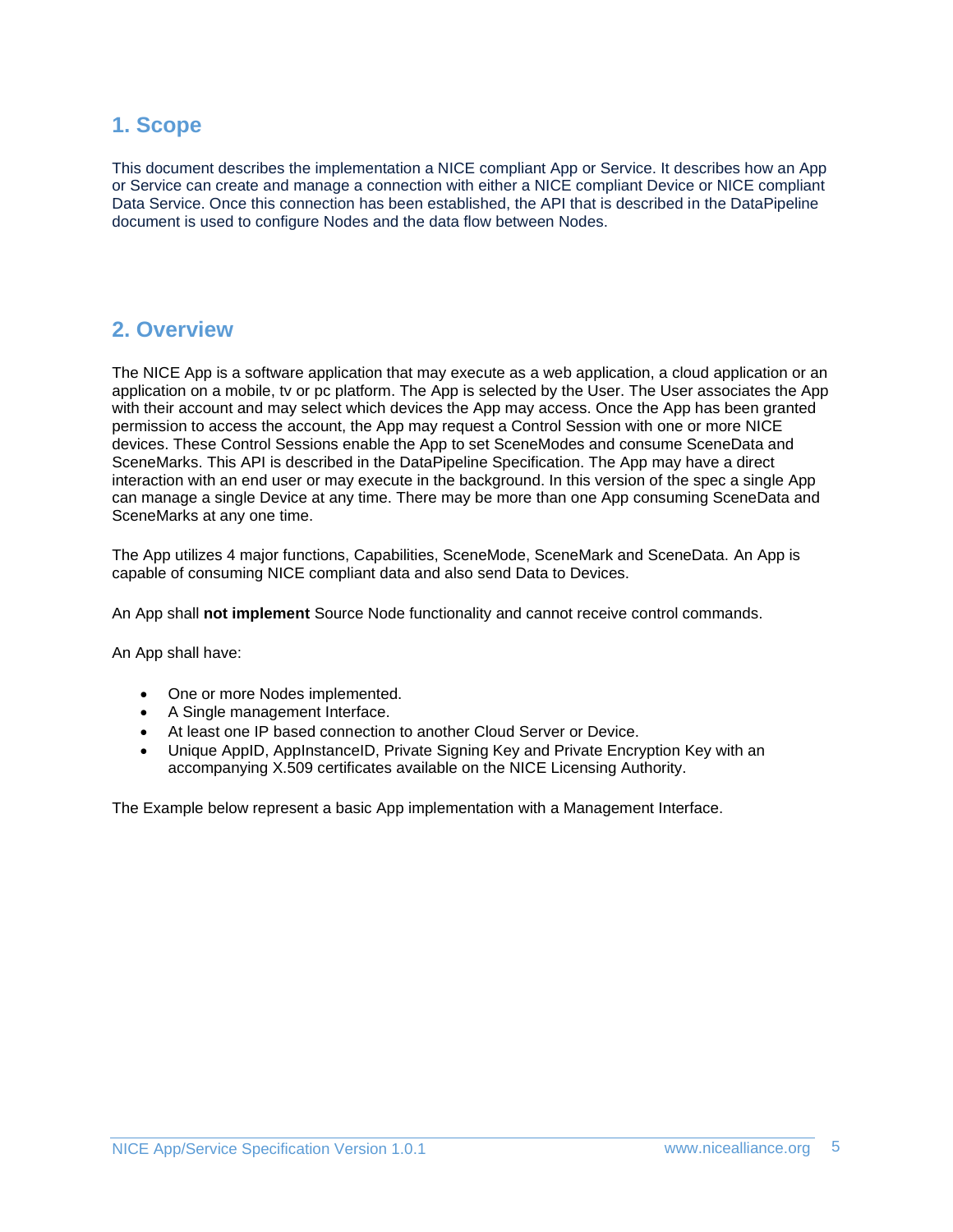

Figure 1. Basic App Implementation with a Single Node and a Management Interface

# <span id="page-5-1"></span><span id="page-5-0"></span>**3. Interfaces**

### 3.1. Management

A **Management Interface** of a App is responsible for configuring the interconnections between Apps to Devices and Cloud Service and setup the security and privacy objects. The interface is mainly used for:

- Setting the Control and Data Protocols to be used for each connection.
- Setting the security credentials to enable secure communication between Devices, Cloud and App.
- Getting the Device status.
- Getting the Device list linked to the App.

The Management session can use one of the following protocols:

- 1. MQTT
- 2. WebAPI

### <span id="page-5-2"></span>3.2. Control

The **Control Interface** is used by the App to configure Nodes within Devices and the Cloud to perform specific functions and to interact with other Nodes.

The Establishment of a Control session is made by the EstablishControlSession as part of the Management API.

The Control session can use one of the following protocols:

- 1. MQTT
- 2. WebRTC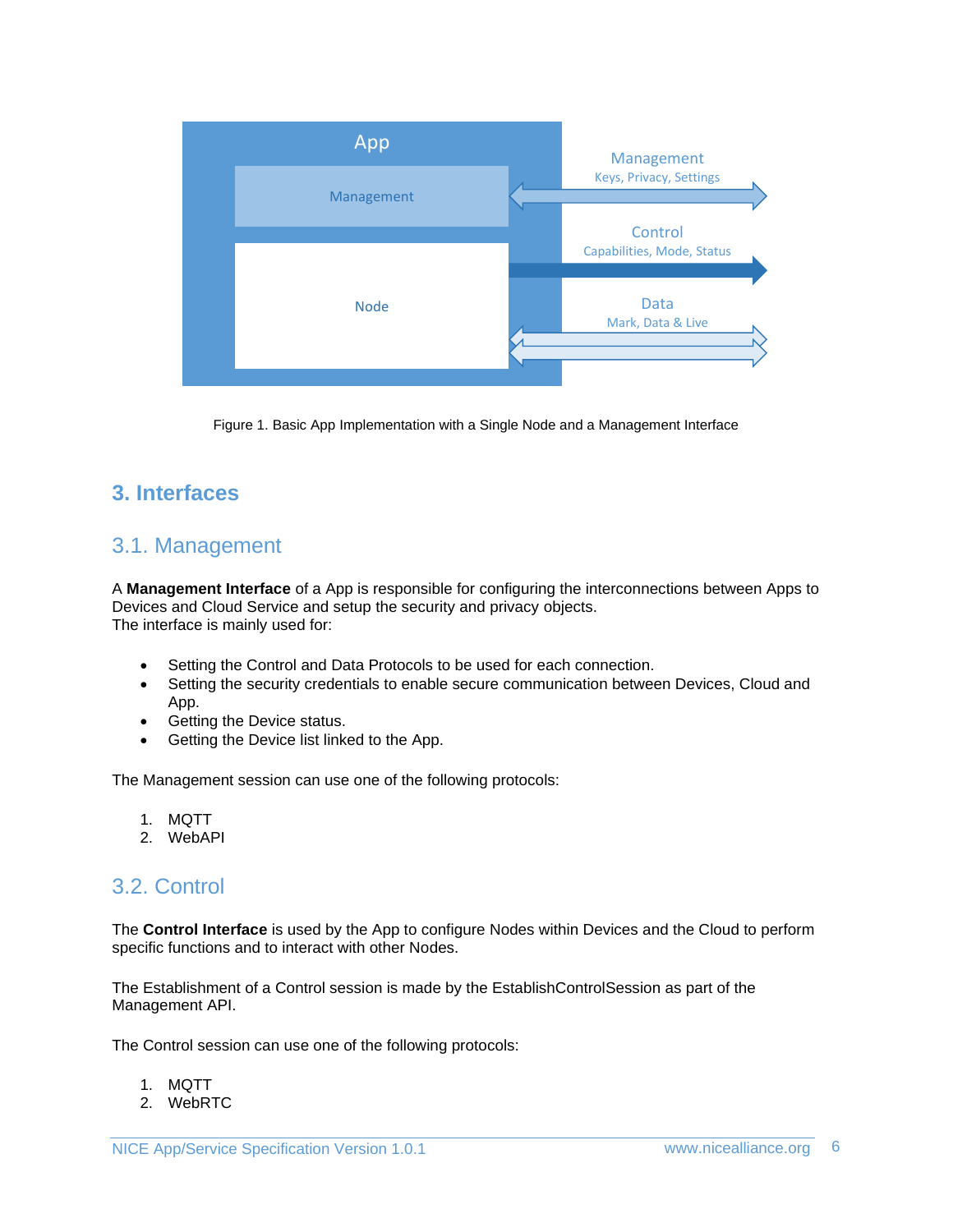3. WebAPI

The usage of these protocols is described by the Network Protocol specification. Once a Control connection has been established, the App or Service may utilize the API calls defined in DataPipeline specification. These APIs are used to query the capabilities of Nodes, to configure these Nodes and the flow of data between Nodes.

# <span id="page-6-0"></span>3.3. Data

The **Data Interface** of an App enables the App to exchange data with a Cloud Service or a Device. It could be either an event driven data(SceneData) or a live stream data(LiveData)

The establishment of the Data Session is set by the SceneMode as part of the Control API.

The Data session can use one of the following protocols:

- 1. MQTT
- 2. WebRTC
- 3. WebAPI

The usage of these protocols is described by the Network Protocol specification. The transfer of data over the Data Interface is described in the Data Pipeline specification.

### <span id="page-6-1"></span>**4. Management of NICE Apps**

The App life cycle has the following steps:

- 1. The App Developer registers as an App Developer with NICE. This process is performed through the NICE App Developer portal.
- 2. The App Developer develops the App and makes the App available to Users. This process is performed through the NICE App Developer portal. The App may be implemented as a Web App, an Android App, an iOS App or as a combination of these or other technologies. The App makes use of the NICE APIs to access a User's Devices and Data. The further processing of this data and the presentation to the User is beyond the scope of the NICE specifications.
- 3. The User selects the App and provides it with access to their Devices and their data.
- 4. The App establishes a Control Session or Sessions with either Devices or Data Services. These Control Sessions are used to define a DataPipeline which comprises multiple Nodes distributed across Devices and Cloud Services.
- 5. The App consumes the SceneMarks and SceneData that are generated by the DataPipeline that it has created.
- 6. The App stops the DataPipeline and becomes inactive.
- 7. Steps 4 through 6 are repeated.

### <span id="page-6-2"></span>4.1. NICE App Developer Access to User Account Data

The architecture for a NICE App or Service may have a cloud application which interacts with the User's Devices and Data, a mobile/PC application that interacts with the user or a combination of cloud, mobile and PC applications. In the case that the App Developer has a cloud application that interacts with the User's Devices and Data, the App Developer shall be provided with credentials to enable the interaction with the NICE system.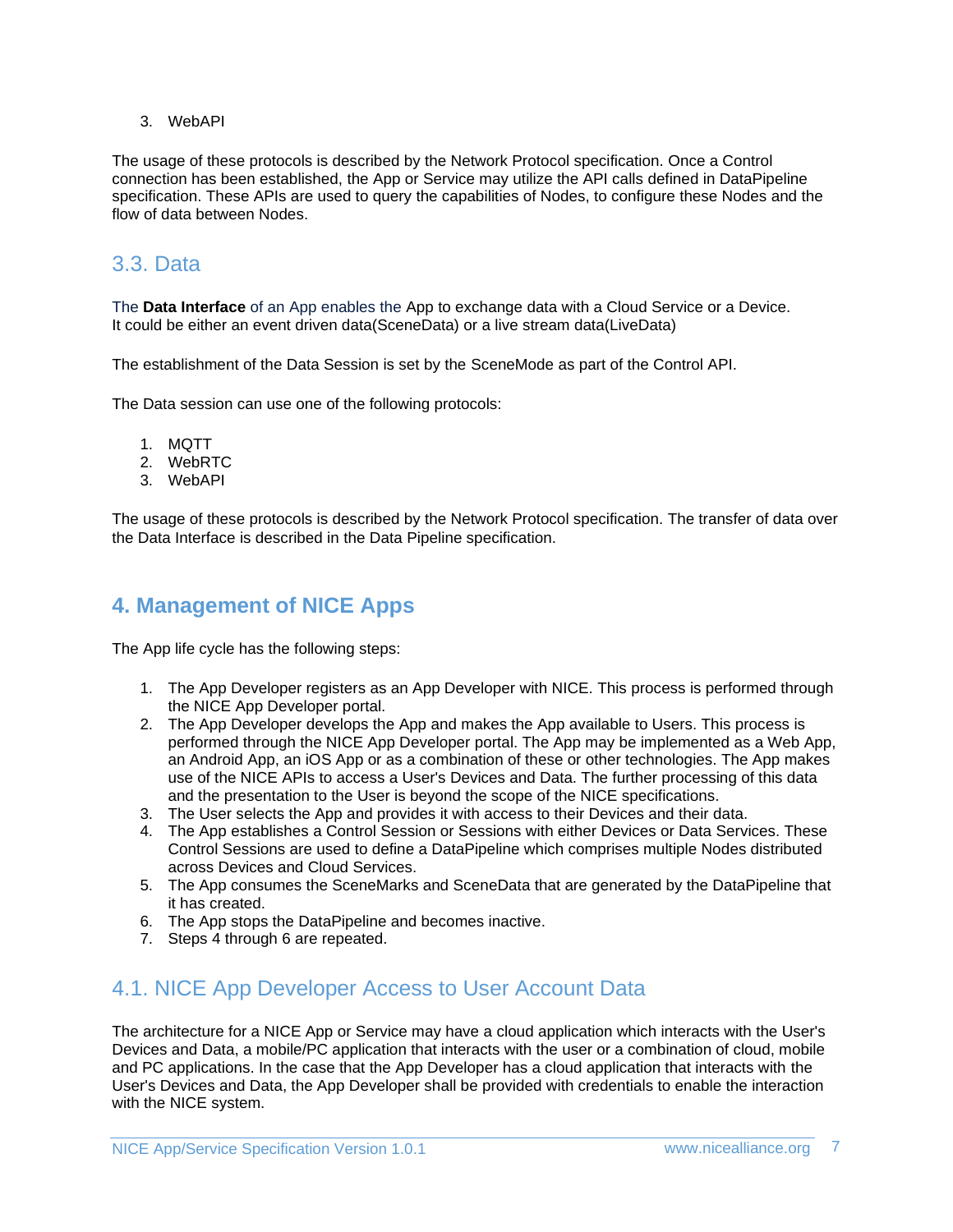The NICE App Developer is issued a Private Encryption Key, Private Signing key and corresponding X.509 certificates by the NICE Account Service. The Privacy Management Service utilizes this public key to encrypt Privacy Objects to enable the NICE App to access SceneData.

# <span id="page-7-0"></span>4.2. A NICE App Instance

In the case that the App Developer has a mobile or PC based App which interacts directly with the User's Devices and Data, each instance of the App shall be provided with credentials to enable the interaction with the User's Devices and Data.

An instance of a NICE App may be issued a Private Encryption Key, Private Signing key and corresponding X.509 certificates by the NICE Account Service. The Privacy Management Service utilizes this public key to encrypt Rights Objects to enable the NICE Service Provider to access SceneData. Each instance of application may have its own public private key pairs.

### <span id="page-7-1"></span>**5. API**

NICE Application APIs are for third-party apps and app server. Service developers will have access to the NICE Account Services , Data Services, Media Services and Direct access to NICE Devices.

# <span id="page-7-3"></span><span id="page-7-2"></span>5.1. Management Interface

### 5.1.1. SetAppSecurityObject

### **Function**

The App shall be capable of receiving the AppSecurity Object from the NICE Account Service.

The "SetAppSecurityObject" sets the AppSecurity Object to the App Developer, including the keys, URI and credentials for the NICE Account Service Connection.

This API is called from NICE Account Service. The App establishes an MQTT session to the NICE Account Service server described in the AppSecurity Object.

### **Protocol(s) Used to Make Calls**

**MOTT** 

WebAPI

#### **Direction**

| Caller | <b>NICEAS</b> |
|--------|---------------|
| Callee | APP           |

### **Request Parameters**

AppSecurity Object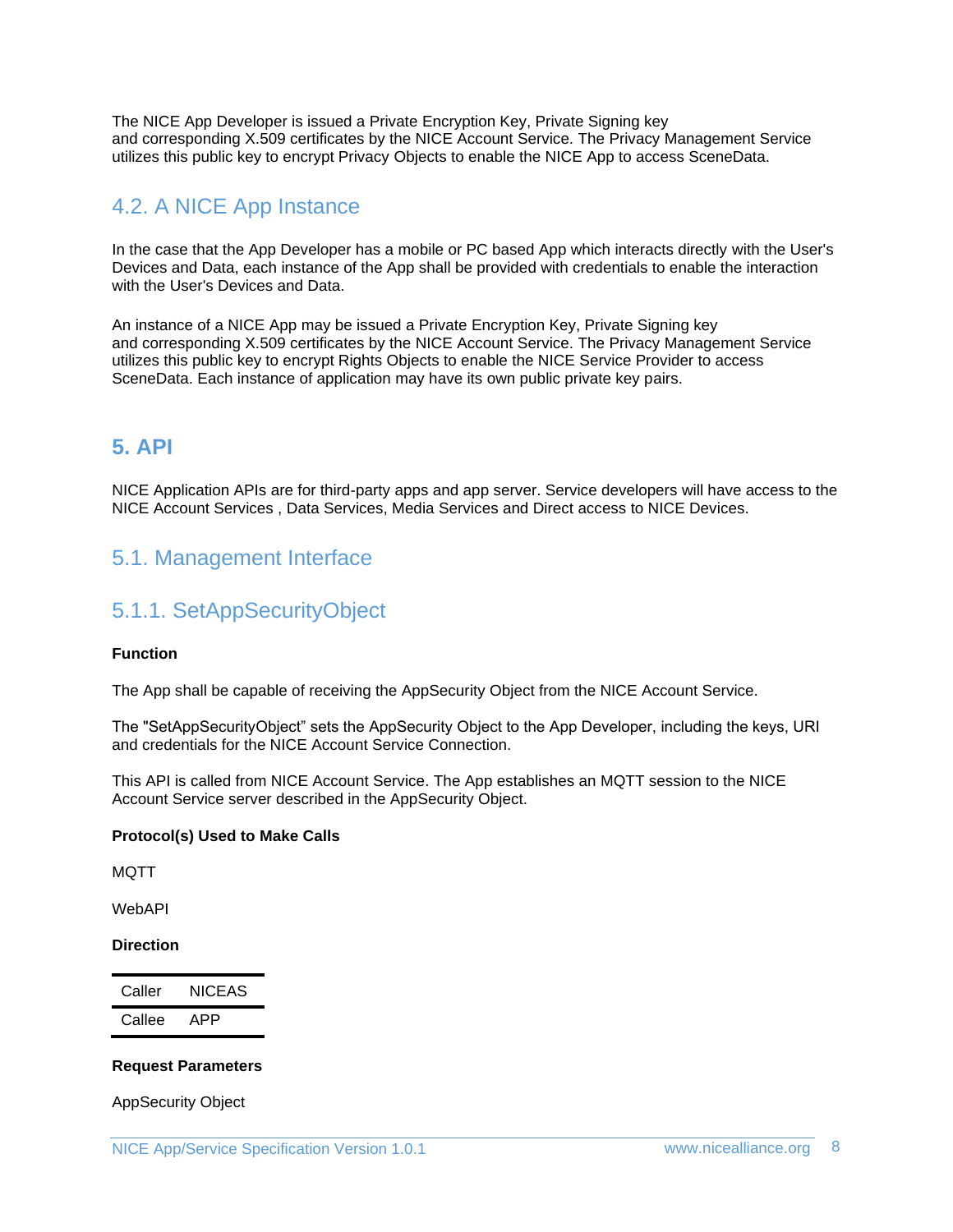#### **Acknowledgement Parameters**

Empty

### <span id="page-8-0"></span>5.1.2. GetAppSecurityObject

#### **Function**

The App Developer must have the ability to request the AppSecurityObject configuration form the NICE LA or NICE AS server.

The "GetAppSecurityObject" requests the AppSecurityObject from either the NICE LA or NICE AS.

#### **Protocol(s) Used to Make Calls**

MQTT

WebAPI

**Direction**

Caller APP Callee NICELA

#### **Request**

Empty

**Acknowledgement Parameters**

AppSecurity Object

### <span id="page-8-1"></span>5.1.3. WebRTCSignaling

#### **Function**

This command is used for exchanging Session Description Protocol (SDP) between WebRTC peers. It shall be triggered when establishing WebRTC connection or starting Live Streaming. When setting up a WebRTC session the peers exchange SDP Offers and Answers to negotiate the configuration of the WebRTC session.

The App calls this command to send the Offer SDP to the peer and receive the Answer SDP.

#### **Protocol(s) Used to Make Calls**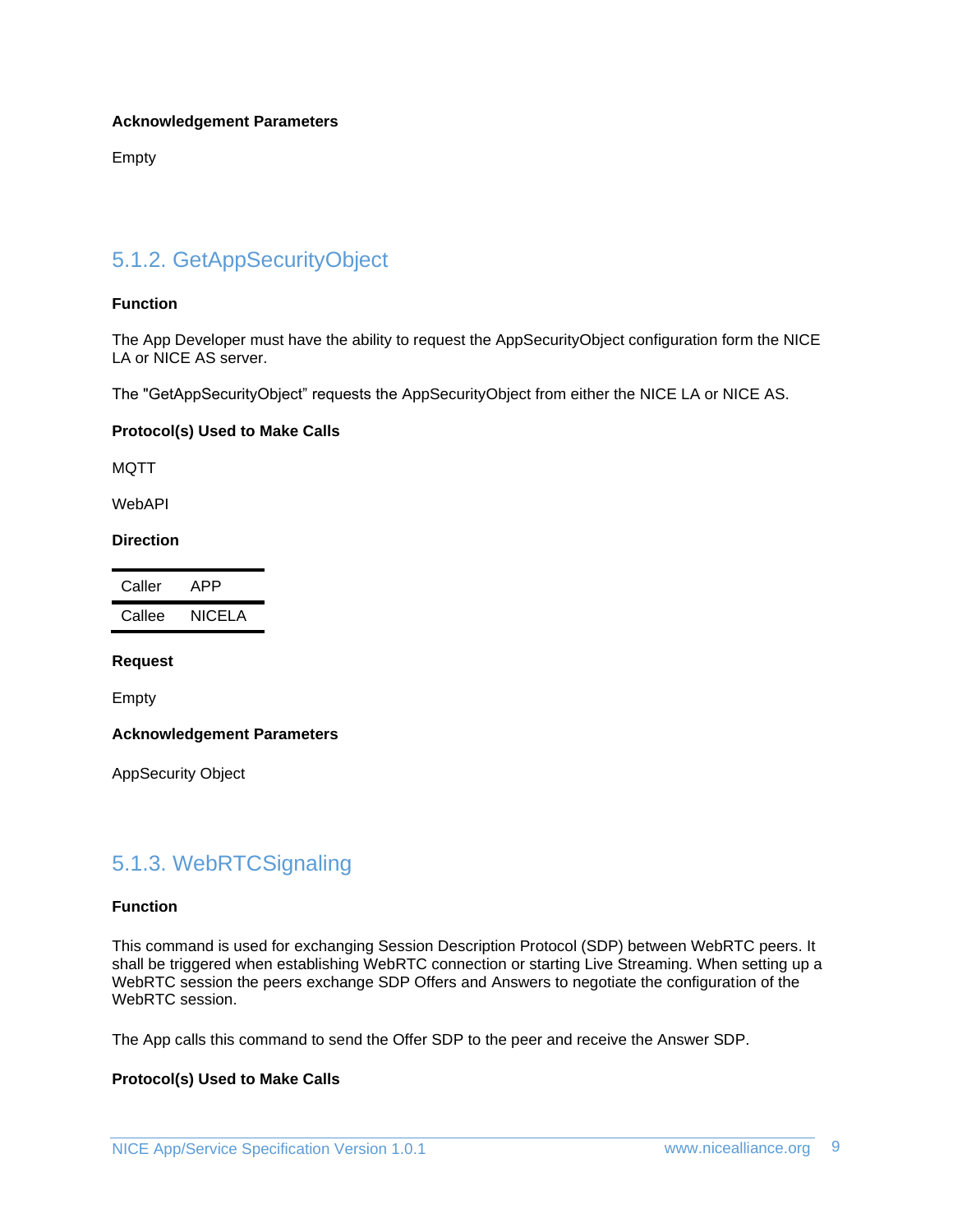MQTT

#### **Direction**

In case of sending offer SDP:

| Caller | <b>DEVICE</b>  |
|--------|----------------|
| Callee | NICEAS, NICEMS |

In case of sending answer SDP:

| Caller | APP, NICEMS   |
|--------|---------------|
| Callee | <b>DEVICE</b> |

#### **Request Parameters**

### **Signaling**

```
{
    "$schema": "http://json-schema.org/draft-06/schema#",
 "type": "object",
 "title": "Signaling",
    "properties": {
 "Version": {
 "type": "string",
             "enum": [
                 "1.0"
             ]
        },
         "WebRTCversion": {
             "type": "string",
             "description": "WebRTC version."
         },
         "sessionDescription": {
             "type": "string",
             "description": "WebRTC 1.0 compliant SDP string."
        }
    },
    "required": [
        "Version",
        "WebRTCversion",
        "sessionDescription"
    ]
}
```
#### **Response Parameters**

Empty.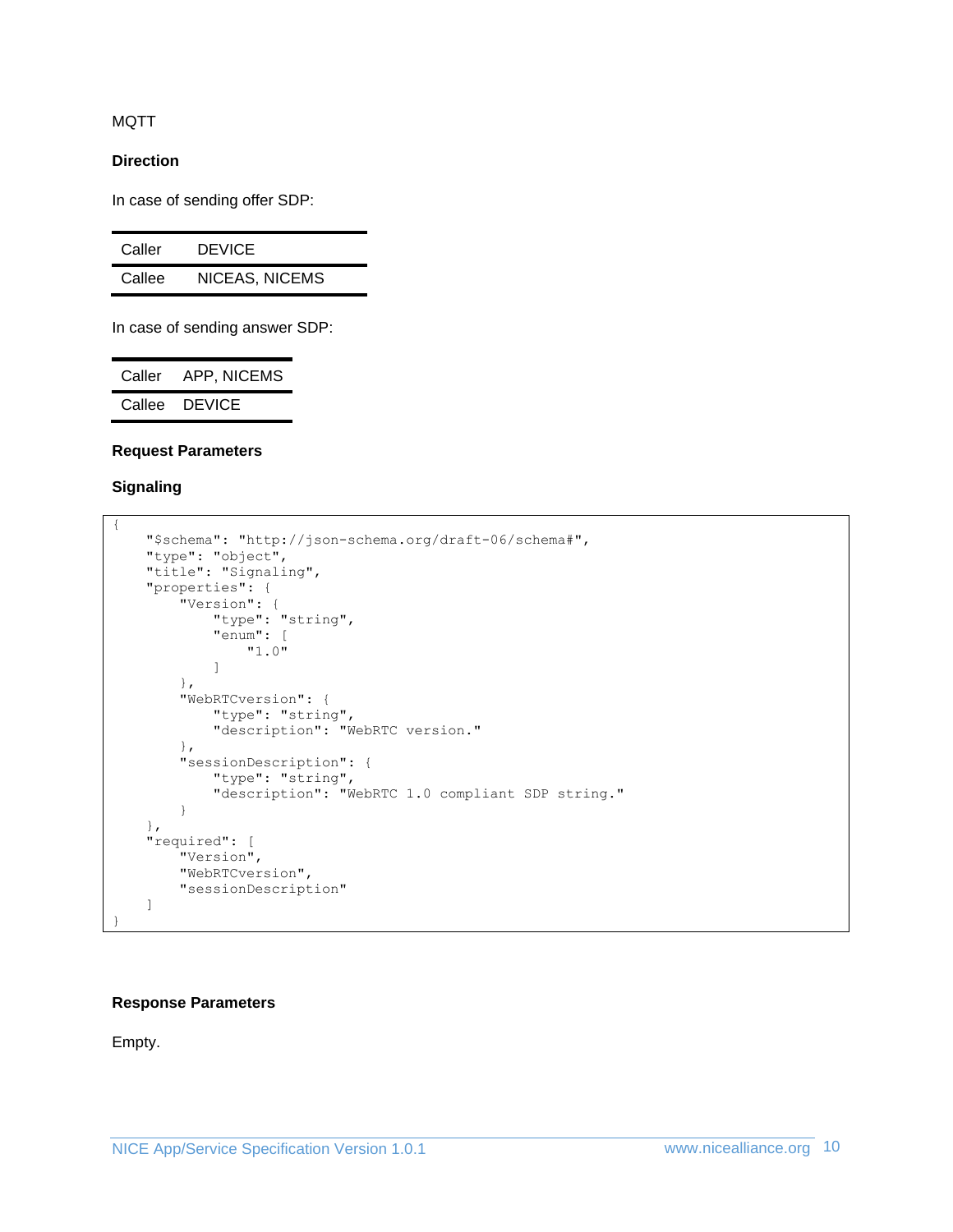### <span id="page-10-0"></span>5.1.4. GetDevices

### **Function**

This command is used to get a list of all devices registered under the relevant user account.

### **Protocol(s) Used to Make Calls**

MQTT

WebAPI

#### **Direction**

| Caller | APP    |
|--------|--------|
| Callee | NICEAS |

### **Request Parameters**

Empty

**Response**

DeviceList Object

### <span id="page-10-1"></span>5.1.5. SetDevices

#### **Function**

This command is used to update the list of devices associated with a user's account. This may be sent in case the User acquires a new Device or delinks an existing Device from their Account.

### **Protocol(s) Used to Make Calls**

MQTT

WebAPI

### **Direction**

Caller NICEAS Callee APP

### **Request Parameters**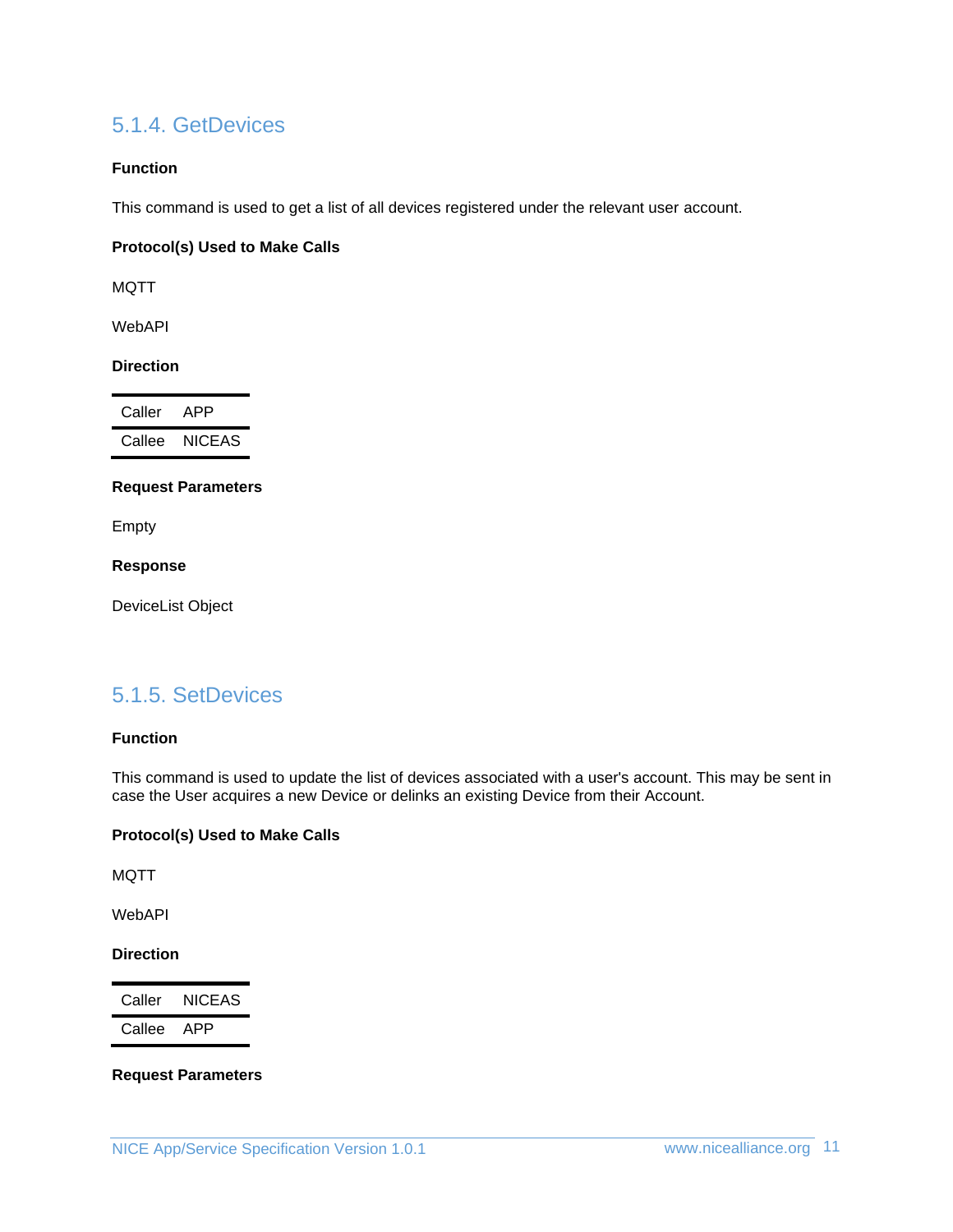DeviceList Object

**Response Parameters**

Empty

# <span id="page-11-1"></span><span id="page-11-0"></span>**6. Data Objects**

# 6.1. DeviceList Object

This object contains the list of DeviceIDs associated with a User's account.

### **DeviceList**

```
{
     "$schema": "http://json-schema.org/draft-06/schema#",
     "type": "object",
     "title": "DeviceList",
     "description": "List of Devices Associated with an Account",
     "properties": {
 "Version": {
 "type": "string",
               "enum": [
                   "1.0"
 ]
          },
          "AccountID": {
               "type": "string"
          },
          "DeviceList": {
               "type": "array",
               "uniqueItems": true,
               "items": {
                    "type": "object",
                    "properties": {
                        "DeviceID": {
                             "type": "string"
 },
                        "Status": {
                             "type": "string",
                            "enum": [
                                  "Connected",
                                 "Unconnected"
\sim 100 \sim 100 \sim 100 \sim 100 \sim 100 \sim 100 \sim 100 \sim 100 \sim 100 \sim 100 \sim 100 \sim 100 \sim 100 \sim 100 \sim 100 \sim 100 \sim 100 \sim 100 \sim 100 \sim 100 \sim 100 \sim 100 \sim 100 \sim 100 \sim 
 },
                       "Description": {
                             "type": "string"
 },
                       "BrokerURI": {
                             "type": "string",
                            "description": "URI for the Broker which will maintain the 
queues to communicate with the Device."
 },
                       "MQTT QOS Level": {
                             "type": "integer",
                            "description": "MQTT QOS level.",
                            "enum": [
```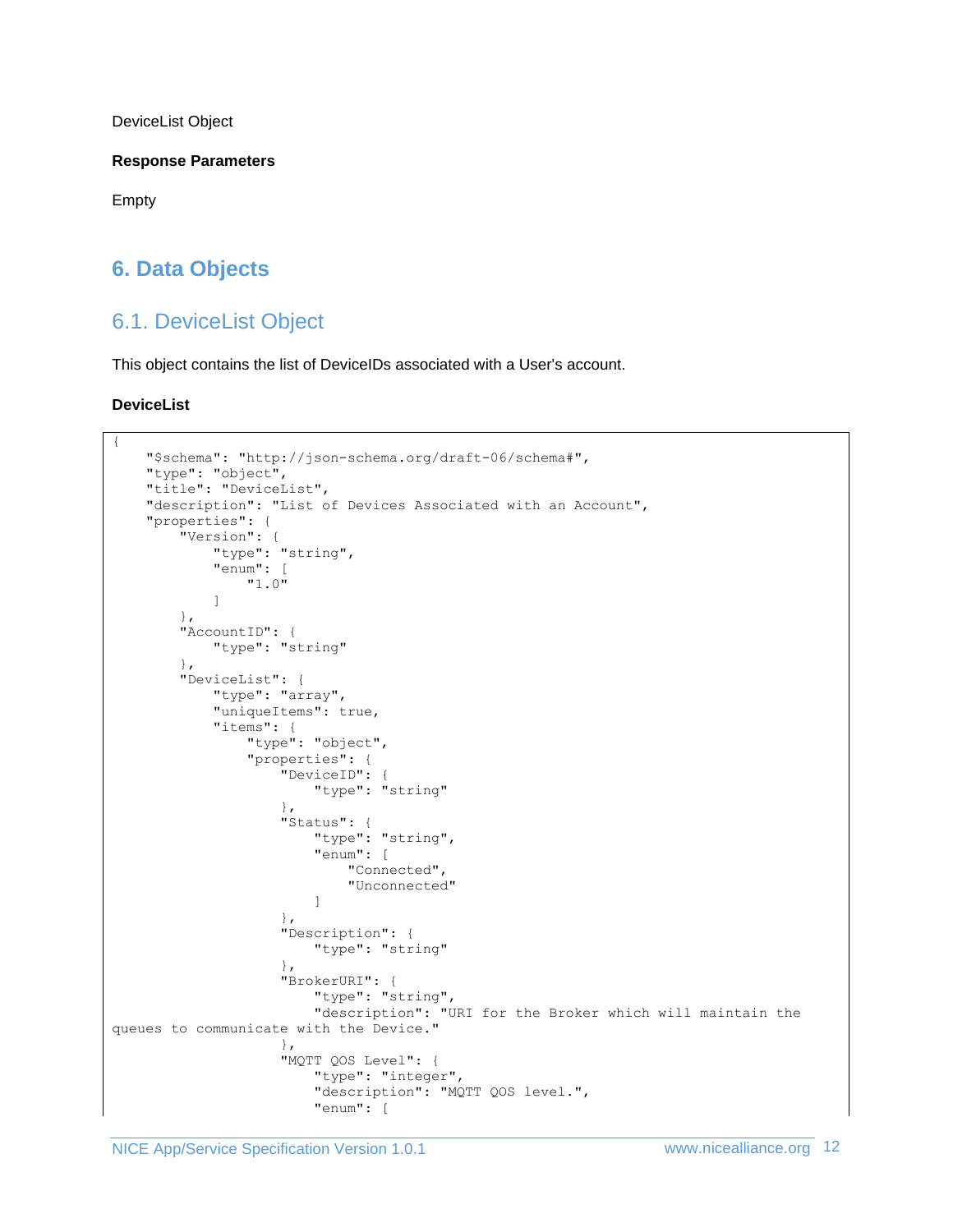```
\mathfrak{0},1,
                                               2
\sim 100 \sim 100 \sim 100 \sim 100 \sim 100 \sim 100 \sim 100 \sim 100 \sim 100 \sim 100 \sim 100 \sim 100 \sim 100 \sim 100 \sim 100 \sim 100 \sim 100 \sim 100 \sim 100 \sim 100 \sim 100 \sim 100 \sim 100 \sim 100 \sim 
 }
                            },
                            "required": [
                                  "Status",
                                 "DeviceID",
                                 "BrokerURI",
                                 "MQTT QOS Level"
 ]
 }
              }
       },
       "required": [
              "DeviceList",
              "AccountID",
              "Version"
       ]
}
```
# <span id="page-12-0"></span>6.2. AppSecurity Object

The AppSecurity Object provides key and credential material that enables the NICE App Developer to process an Privacy Object sent to the App Developer to enable the developer the access specific SceneData or SceneMarks.

Where the App Developer wishes for a downloaded App to access either the Users Account, devices, or SceneData, the AppSecurity Object shall be provided to the App developer per instance of App. The App developer shall ensure that the security assets are protected when downloaded into a consumer device.

Where it is necessary to manage to the security of data to a specific instance of App. The key material should be embedded in the App in a secure manner to enable the App to process the Privacy Objects sent to the App instance.

### **AppSecurity**

{

```
 "$schema": "http://json-schema.org/draft-06/schema#",
     "type": "object",
     "title": "AppSecurity",
     "description": "Application ID for the App developer",
     "properties": {
         "Version": {
             "type": "string",
             "enum": [
                 "1.0"
 ]
         },
         "AppDeveloperID": {
             "type": "string",
             "description": "UserID for the Developer who develops the App."
         },
         "AppID": {
             "type": "string",
             "description": "Global Identifier for an App"
         },
```